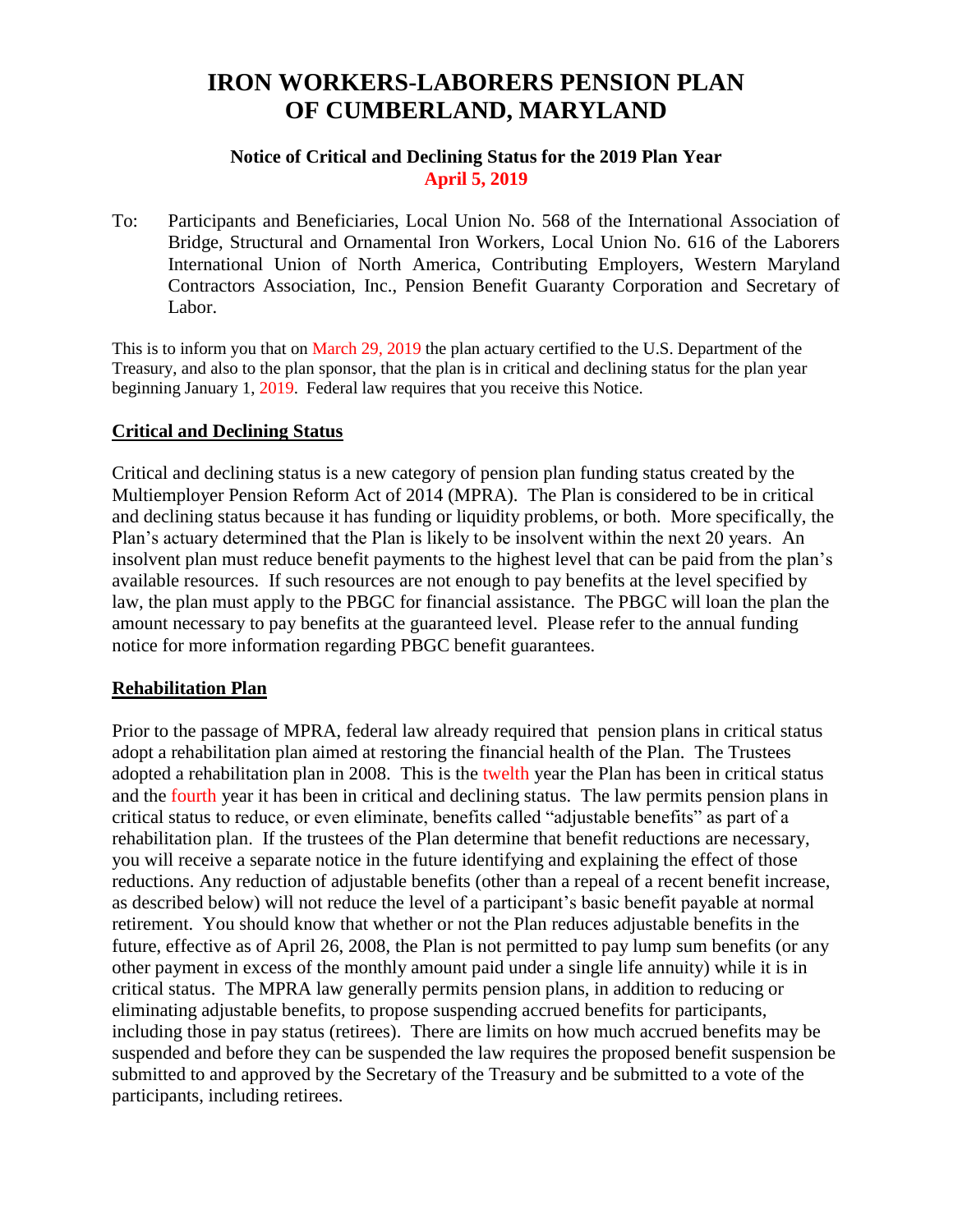## **Adjustable Benefits**

The Plan offers the following adjustable benefits which may be reduced or eliminated as part of any rehabilitation plan the Plan may adopt:

- $\checkmark$  Post-retirement death benefits;
- $\checkmark$  Sixty-month payment guarantees;
- $\checkmark$  Disability benefits (if not yet in pay status);
- $\checkmark$  Early retirement benefit or retirement-type subsidy;
- $\checkmark$  Benefit payment options other than a qualified joint and survivor annuity (QJSA);
- Recent benefit increases (that is, those that have occurred since April 26,2008);
- $\checkmark$  Service and Early Service Pension benefits (a participant may not be able to retire under these special provisions after 28 years or 25 years of service).

#### **Employer Surcharge**

The law requires that all contributing employers pay to the Plan a surcharge to help correct the Plan's financial situation. The amount of the surcharge is equal to a percentage of the amount an employer is otherwise required to contribute to the Plan under the applicable collective bargaining agreement. A 5% surcharge is applicable in the initial critical year and a 10% surcharge is applicable for each succeeding plan year thereafter in which the Plan is in critical status, until the contributing employer adopts a schedule under the Rehabilitation Plan. The Rehabilitation Plan was adopted by all contributing employers on May 22, 2008. Therefore, no employer is paying a surcharge. The Actuary has certified that the Plan is on schedule for the 2018 Plan year.

### **Where to Get More Information**

For more information about this Notice, you may contact the Plan Administrator's office at 301- 777-7770 or by U.S. Mail at 119 South Centre Street, Room 6, Cumberland, Maryland 21502. You have a right to receive a copy of the Rehabilitation Plan and the Resolution to Forestall Insolvency from the Plan.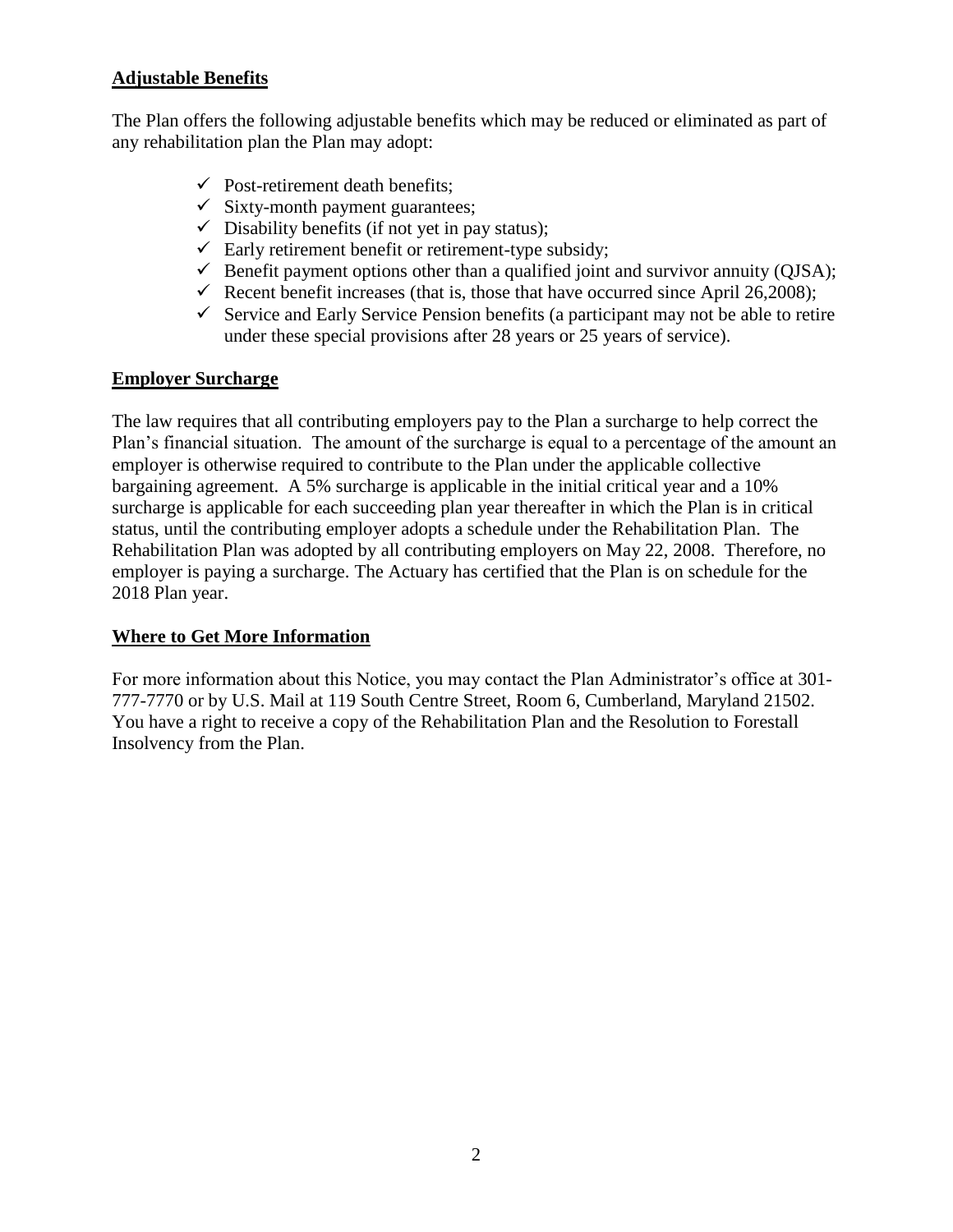## **Iron Workers-Laborers Pension Plan of Cumberland, Maryland**

## **Additional Explanation of Notice of Critical Status**

## April 5, 2019

This Additional Explanation contains further information regarding the critical status of the Iron Workers-Laborers Pension Plan of Cumberland, Maryland and Federal Law.

Please read and retain for future reference.

## **I. Introduction – The Plan's Actuarial Status for 2019**

The Pension Protection Act of 2006 ("PPA") amended the Employee Retirement Income Security Act of 1974 ("ERISA") and the Internal Revenue Code (the "Code") to impose funding rules for multiemployer plans, which are based on the actuarial status of the multiemployer plan. The new funding rules are effective for plan years beginning after 2007, and apply to the Iron Workers-Laborers Pension Plan of Cumberland, Maryland (the "Plan"). Beginning with the 2008 plan year, the Plan's actuary annually must certify to the Secretary of Treasury and the trustees whether or not the Plan is in Endangered ("Yellow Zone") or Critical Status ("Red Zone") for that plan year. The term *"Critical Status"* is defined in ERISA Section 305(b)(2) and Code Section 432(b)(2), and it relates to the ability of the Plan to meet ERISA's minimum funding requirements.

On March 29, 2019, the Plan's actuary certified under ERISA Section 305 and Code Section 432 of the Internal Revenue Code that the Plan is in Critical and Declining Status for the 2019 Plan Year. The Notice of Critical and Declining Status was sent to inform you that the Plan is in Critical and Declining Status because the actuary has determined that the Plan currently has a funding deficiency and that the Plan is projected to be insolvent within the next 20 years.

### **II. Explanation of the Rehabilitation Plan**

ERISA and the Code, as amended by the PPA, require the trustees, as the Plan's plan sponsor, to adopt a rehabilitation plan, which must be designed to reasonably enable the Plan to emerge from Critical Status over a 10-year period (extended to 13-year period on February 6, 2009). The Trustee's must adopt a rehabilitation plan within 240 days of March 28, 2008. The Rehabilitation Plan was adopted by the Trustees on May 22, 2008. As permitted by a new law, Worker, Retiree and Employer Recovery Act of 2008, an election was made on February 6, 2009 to extend the Rehabilitation Plan for three years and not to update the schedules during the 2009 Plan Year.

The rehabilitation plan adopted by the trustees consisted of a range of options, which were proposed to the Contributing Employers and the Unions. The Employers and Unions adopted one or more options as part of the collective bargaining agreements ("CBAs"). The options